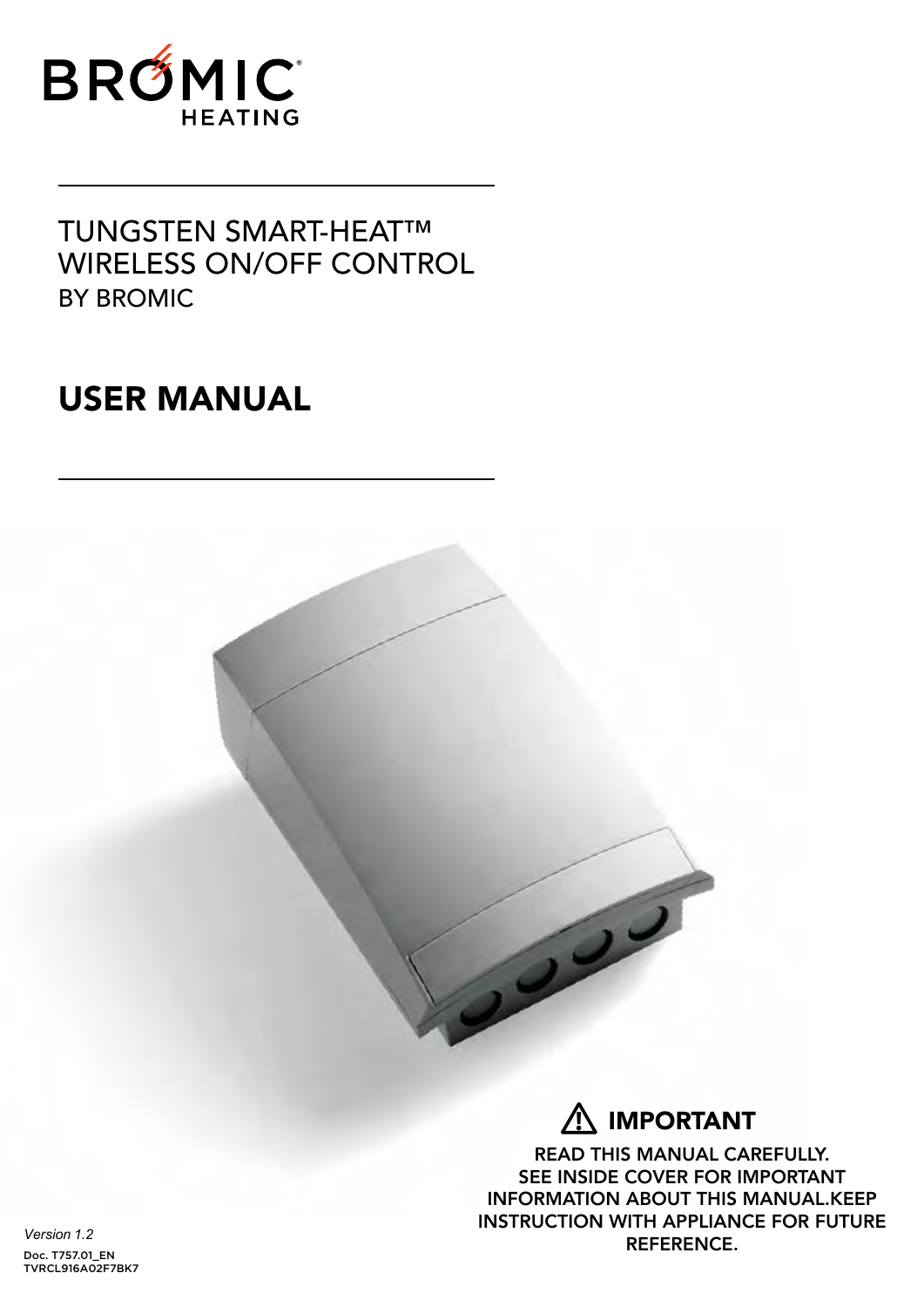This manual contains important information about the installation, and operation of Tungsten Electric controller. Please pay close attention to the important safety information shown throughout this instruction manual. Any safety information will be accompanied by the following safety alert symbols:

### **ADANGER, AWARNING, AIMPORTANT**

- READ THIS MANUAL CAREFULLY before installing or servicing this product.
- Improper installation or operation can result in death, severe injury, or property damage.
- Use this controller only as described in this manual. Any other use not recommended by the manufacturer may cause fire, electric shock, or injury to persons
- This controller is intended for fixed installation with 110 230 volt power supply.
- Installation MUST be carried out by a licensed and authorised technician in accordance with local electrical codes.
- For Commercial Use Only

### NOTE: IMPORTANT INSTRUCTIONS, SAVE THESE **INSTRUCTIONS**

#### WARNING **!**

- WARNING: The outputs are NOT protected against short circuits or extra-currents which can damage the electronic board. Evaluate the characteristics of the connected loads and apply the appropriate safety devices to the power line.
- The radio signal reception of the device can be affected by the presence of electrical disturbances being transmitted by other appliances working on the same frequency or if the product is shielded by metal parts.
- Do not use the remote in places where systems are sensitive to radio emissions.
- Do not keep or use the remote in places that are damp, where there is steam, high air humidity, dust or where it is exposed to direct sunlight or similar environmental conditions.
- Do not drop the remote. This could damage or reduce the range of action of the remote.
- Do not use your nails to press remote buttons.
- Keep remote batteries out of reach of children.
- Call a doctor immediately if a battery is swallowed.
- See remote instruction manual for more details on the included remote.



#### BROMIC HEATING

Head Office: 10 Phiney Place, Ingleburn, NSW, 2565, Australia Telephone: +61 2 9426 5222 Fax: +61 1300 735 115 Email: info@bromic.com Web: www.bromic.com/heat

*Note: Bromic Heating reserves the right to make changes to specifications, parts, components and equipment without prior notification. This Installation, operation and service manual may not be reproduced in any form with prior written consent from Bromic Heating.*  **Manufactured by Teleco Automation s.r.l. - Italy - www.telecoautomation.com**

### 2 bromic.com/heat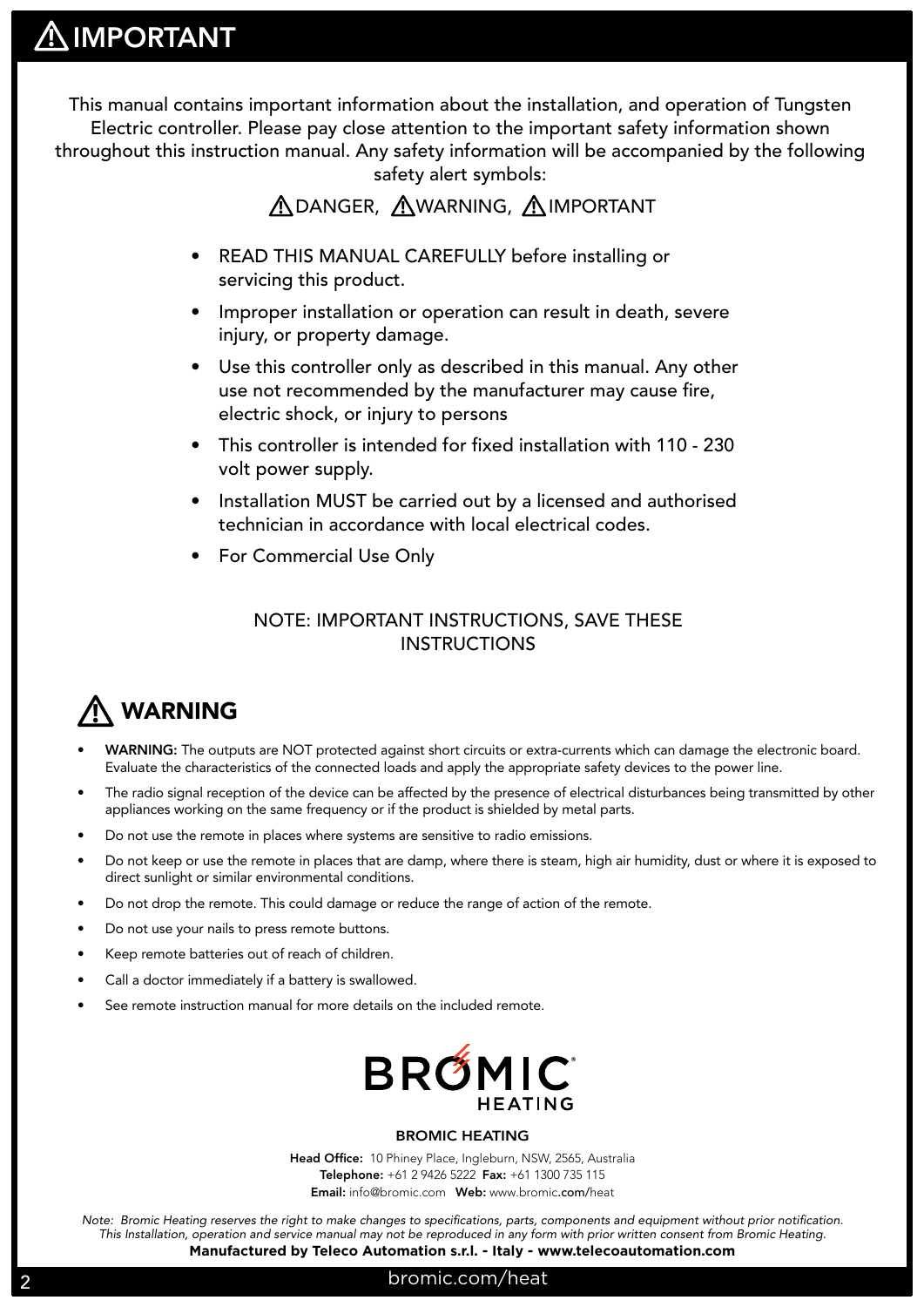### **CONTENTS**

| <b>IMPORTANT NOTES &amp; WARNINGS</b> | 4       |
|---------------------------------------|---------|
| <b>PRODUCT OVERVIEW</b>               |         |
| <b>INSTALLATION &amp; OPERATION</b>   | $6 - 7$ |
| <b>TECHNICAL SPECIFICATIONS</b>       |         |
| <b>TROUBLESHOOTING</b>                |         |
| <b>WIRING DIAGRAM</b>                 | 8       |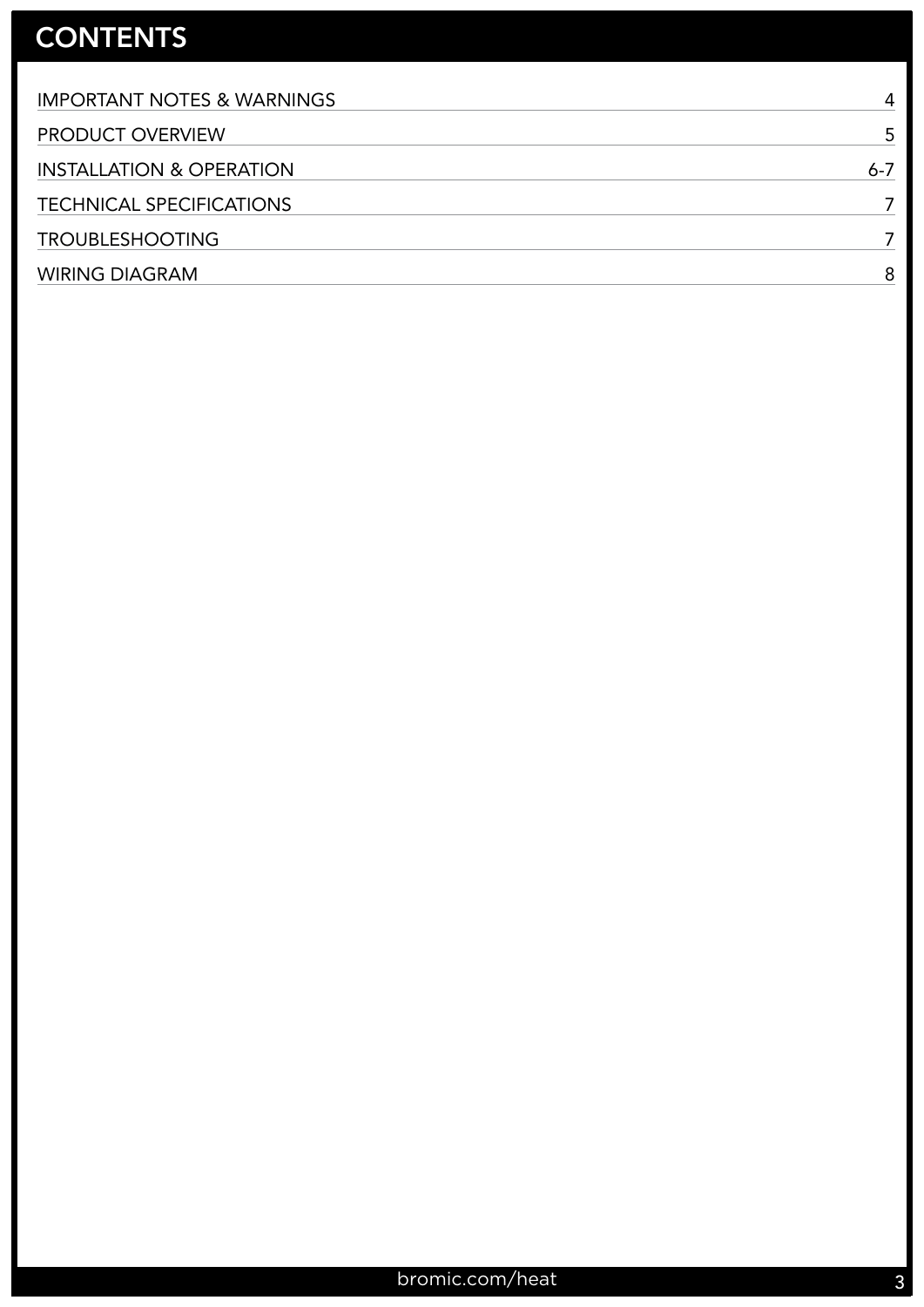## IMPORTANT NOTES AND WARNINGS

#### WARNING **!**

- Read all instructions before installing or using this heater
- Use this controller only as described in this manual. Any other use not recommended by the manufacturer may cause fire, electric shock, or injury to persons.
- Improper installation, adjustment, or alteration and failure to follow the warnings and instructions in this manual could result in  $\bullet$ severe personal injury, death or property damage.
- The manufacturer is not responsible for any damage that could happen from improper use. The manufacturer emphasises that this controller should be used in a responsible manner and that all procedures, warnings, and safety instructions contained in this booklet be followed strictly.
- The product must be fixed on surfaces which cannot be damaged by the high temperature. It must be placed in a well ventilated location. It cannot be hermetically closed. It must be fixed vertically, with cable glands downward.
- The connection cables must be protected against any accidental impacts, using proper pipes.
- This controller is not intended for use in bathrooms, laundry areas and similar indoor locations. Never locate controller where it may fall into a bathtub or other water container.
- Do not install the controller directly near a bathtub, shower or swimming pool. Any switches or controls must not be within reach of a person in the bathtub, shower or swimming pool.
- Extreme caution is necessary when any controller is used by or near children or invalids and whenever the controller or heater is left operating and unattended.
- This controller is not intended for use by persons (including children) with reduced physical, sensory or mental capabilities, or lack of experience and knowledge, unless they have been given supervision or instruction concerning use of the appliance by a person responsible for their safety.
- Keep packaging materials out of reach of children
- Children and adults should be alerted to the hazards of electrocution and should stay away to avoid serious personal injury
- Children should be carefully supervised when they are in the area of the controller.
- Do not attempt to alter the controller in any manner.
- Do not paint any surface of the controller.
- Do not touch the controller with wet hands at any time.
- Do not use or store flammable materials near this appliance.
- Do not spray aerosols or flammable materials in the vicinity of the ELECTRICAL CONNECTIONS controller while it is in operation
- Never operate the controller in an explosive environment such as areas where petrol or other flammable liquids or vapours are stored.

### INSTALLATION

- IMPORTANT Installation must be carried out by a licensed and authorised person.
- The installer is to ensure that the requirements of the local authority, local electrical installation code, municipal building codes, and any other relevant statutory regulations are carried out.
- After unpacking, make sure the controller shows no signs of visible damage or tampering. If the controller appears damaged, contact the place of purchase for assistance.
- This appliance must only be used on a 110 230 Volt AC Single Phase electricity supply.
- This controller is NOT intended to be installed on recreational vehicles and/or boats.
- Do not run cord under carpeting. Do not cover with throw rugs, runners or the like arrange cord away from traffic area and where it will not be tripped over
- A controller has hot and arcing or sparking parts inside. Do not use it in areas where gasoline, paint or flammable liquids are used or stored.
- This Installation and Operation manual should not be removed from the site of installation. Installer should leave manual with the customer for future reference.
- Any guard or other protective device removed for servicing (conducted by an authorised person) must be replaced before operating the controller.
- If the controller has not been used, or will not be used, for a long period of time, disconnect power supply
- For the disconnection from the power line, use an all-pole switch with contacts having a dimension of at least 3,5mm.

#### MAINTENANCE/ REPAIR

- Installation and repair must be carried out by a qualified & licenced service person only. The controller should be inspected before use and at least annually serviced & inspected by a qualified & licenced service person.
- Do not perform maintenance until controller has been turned off and power disconnected.
- Check for damage to the controller regularly. If damage to the appliance is suspected, discontinue use immediately and contact the supplier or qualified person to repair.
- If the supply cord is damaged, it must be replaced by an authorised and licenced person in order to avoid a hazard.
- At the end of this product's useful life, it must not be disposed of as domestic waste, but must be taken to a collection centre for waste electrical and electronic equipment. It is the user's responsibility to dispose of this appliance through the appropriate channels at the end of its useful life. Failure to do so may incur the penalties established by laws governing waste disposal. Proper differential collection and the subsequent recycling, processing and environmentally compatible disposal of waste equipment avoids unnecessary damage to the environment and possible related health risks, and also promotes recycling of the materials used in the appliance. For further information on waste collection and disposal, contact your local waste disposal service, or the place of purchase

- All connections must be rated for a single-phase 110 230VAC power supply, with an earth connection.
- Arrange all the necessary safety devices and use only materials that comply with standard electrical installations.
- Signal and power voltage wiring (110 230Vac) must be separated one from the other.
- The protective device ( $ln = 32A$ ) must protect the building from overcurrents and short circuit
- A readily accesible disconnect device shall be incorporated in the building installation wiring.
- The cable must have a section properly rated according to the load connected and nominal temperature range up to 90°C.

Remove transit protection before use.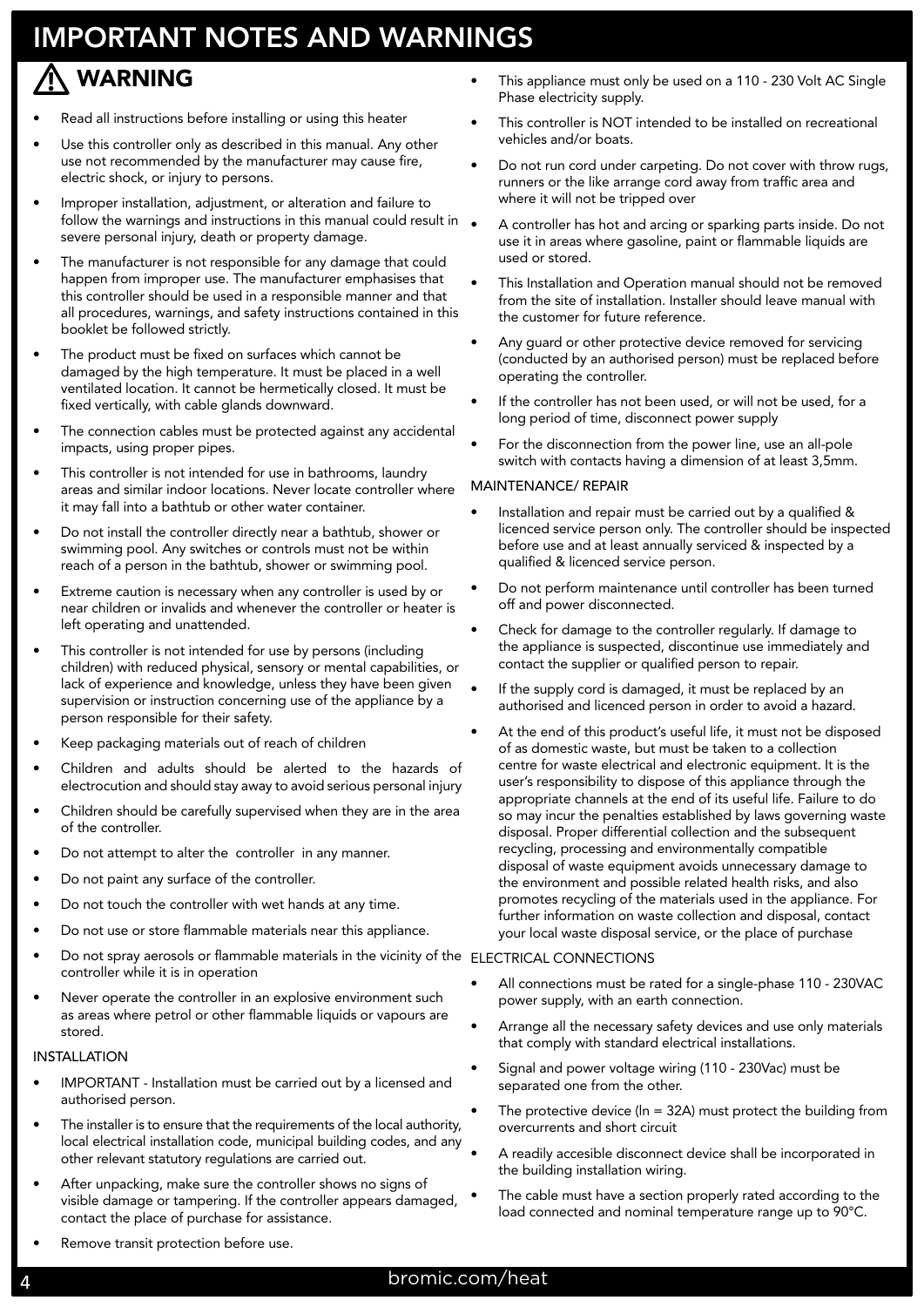### PRODUCT OVERVIEW & INSTALLATION

#### 1 DESCRIPTION

The Wireless ON/OFF control is for resistive and infrared heaters. The controller allows the power output of the heater to be turned on/off. The wireless control can be used with 110 - 230VAC supply voltages. 1.1 FEATURES

- Controls TWO 3400W / 3000W / 2000W heaters at 230VAC (1500W at 110VAC) cos  $φ = 1$  or controls ONE 6000W /4000W heater at 230VAC
- ON/OFF function with dual output control
- 1.2 KIT CONTENTS
- Wireless controller enclosed in a protective box.
- 4-channel remote
- 2.1 INSTALLATION

Study the WIRING DIAGRAM at the end of this document before starting installation.

WARNING: Isolate mains before installing. Use only with a properly secured heater.

PLUG AND SUPPLY CORD: Use an appropriately rated plug and supply cord - check the power requirements of the connected loads. Socket outlet used must be near the equipment.

OVERCURRENT DEVICE: The outputs are NOT protected against short circuits or extra-currents which can damage the electronic board. Evaluate the characteristics of the connected loads and apply the appropriate safety devices to the power line.

The wireless control must be mounted using the following guidelines:

- It must be fixed on surfaces which cannot be damaged by high temperature.
- It must be placed in a well-ventilated location.
- It must be fixed vertically, with cable glands downward.
- Connection cables must be protected against any accidental impacts, using proper pipes.
- Do not cover the product.
- Do not use or store flammable materials close to the product.
- 1. Open cover to the box.
- 2. Wire in power and heater as per the wiring diagram.
- 3. Power on the wireless control.
- 4. Program the wireless control as per 'OPERATION' section.
- 5. Refit cover to the box.

#### 2.2 OPERATION

**!**

**!**

Before programming, select the output L1 or L2, using the switch as outlined in the 'WIRING DIAGRAM'. The following programming will be ONLY applied to the selected output.

It is possible to associate a single or double channel function to both of the outputs by repeating the procedure.

WARNING: The receiver automatically saves the setting 5 seconds after button release.

IMPORTANT: The included 4-channel remote functions as a 4 x single channel remote OR a 2 x double channel remote (paired Ch1 with Ch2 and Ch3 with Ch4). Functions are:

Single Channel Functions – On/Off with the same button Double Channel Functions – On with Ch1 or Ch3. Off with Ch2 or Ch4

### bromic.com/heat 5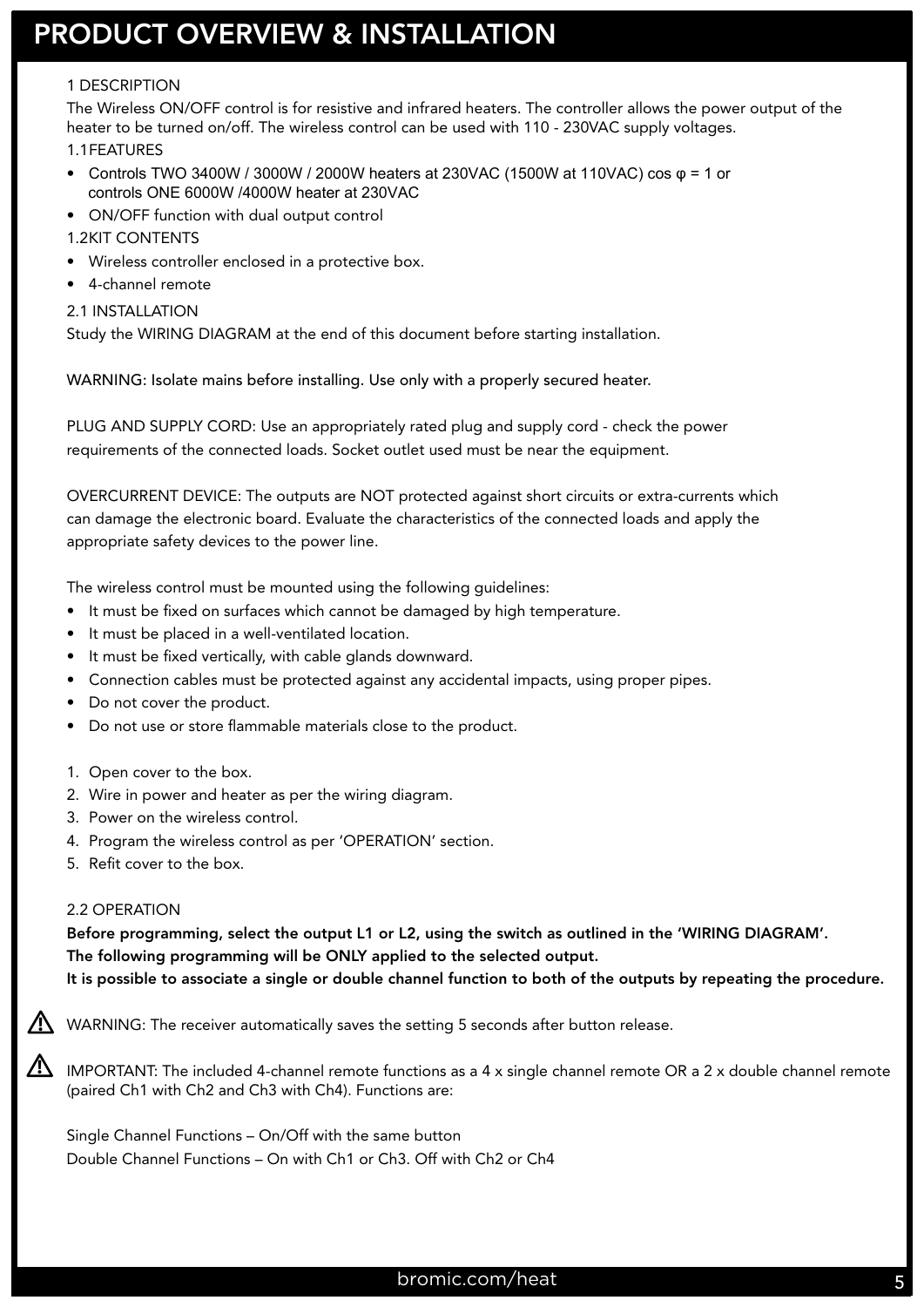### **OPERATION**

- 2.2.1 Setting relay function ON/OFF
- 1. Press the 'SET' button twice and hold it down until the 'ON-OFF' LED turns on.
- 2. Wait until the LED turns off to confirm the memorisation of the data.

#### Twice and hold у⊓ ैП ្លួប €∎ ॄ⊡ .I ෆ

Before starting select the output L1 or L2, using the switch (see picture at page 8). The following memorization/deletion will be applied only to the selected output. Anyway it's possible to associate a double channel to both of the output, repeating the procedure.

2.2.2 Programming of a double channel

- 1. Press the 'MEM' button two times and hold the button on the second time. There will be 2 beeps and followed by a continuous sound.
- 2. While holding 'MEM' the button (during continuous sound), press the button on the remote that will be programmed. The programming is confirmed by an intermittent sound.



Note: in case of commanding an output with TIMER function, it's possible to stop the counter before the set time using buttons CH2, CH4 or CH7.

2.2.3 Copying a function of remote to a new remote. See remote manual for detail on P3 button.

- 1. Press the P3 button inside the already programmed remote. The active receiver will sound continuously. If there is no sound, the remote is not programmed into the receiver.
- 2. Within 5 seconds, press a button of the **already programmed remote,** relative to the function to copy. The sound will be interrupted, and continue for another 5 seconds.
- 3. During the sound, press a button of the **new remote** that requires to be programmed. The programming is indicated by an intermittent sound.



2.2.4 Deleting a double channel function from the receiver

- 1. Press the DEL button once and hold it down. There will be a slow and intermittent sound.
- 2. During the sound, press the button of the remote that will be deleted. The deletion is indicted by a continuous sound.

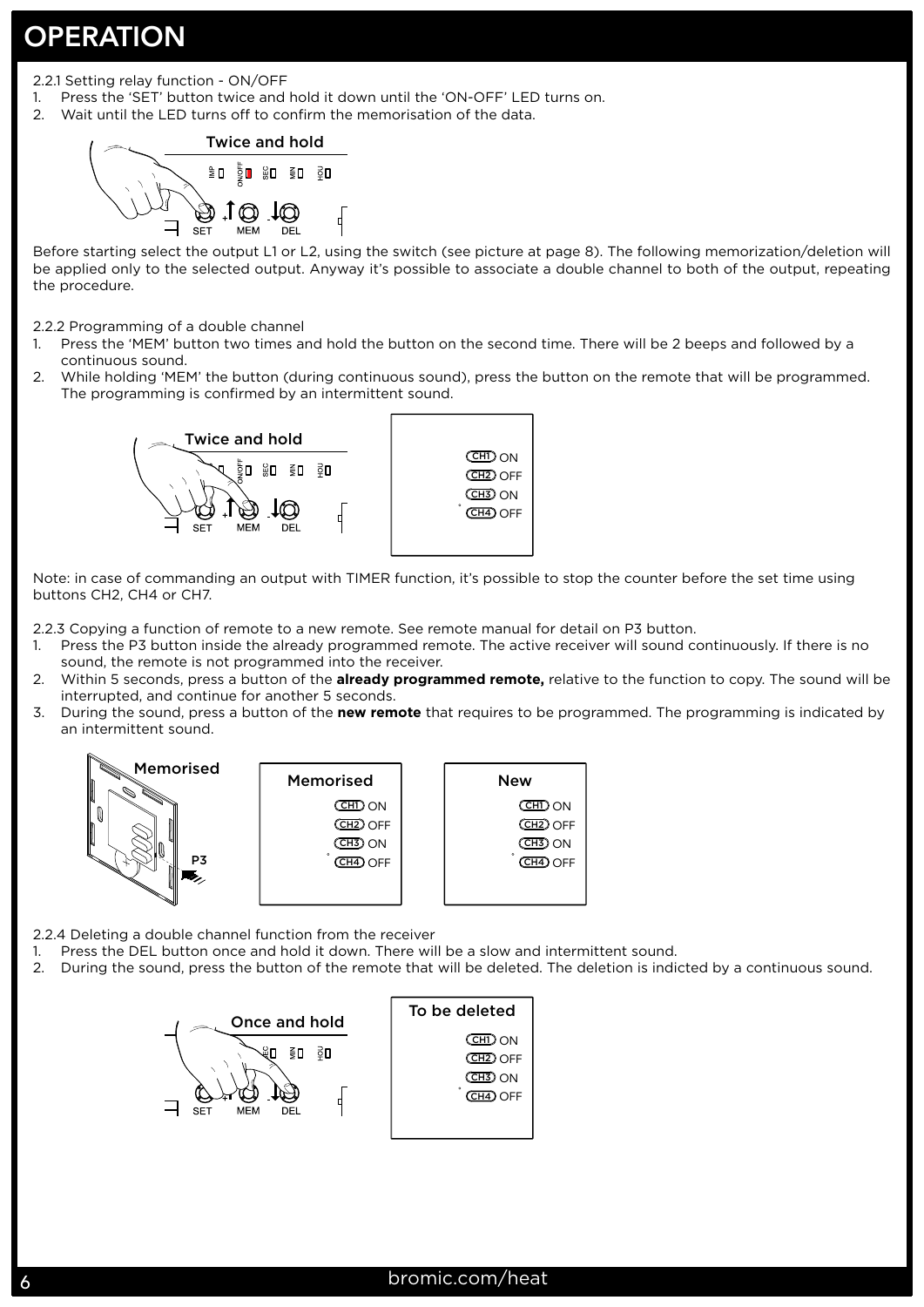### **OPERATION**

- 2.2.5 Deleting all remotes
- 1. Press the DEL button two times and hold the DEL button on the second time until there will be a continuous sound after a quick and intermittent sound.
- 2. Hearing the sound sequence above indicates that the whole memory of the receiver is deleted.



2.2.6 Deleting a remote from a remote. See remote manual for detail on P3 button.

- 1. Press the **P3 button inside the remote three times**. There will be slow and intermittent sound.
- 2. During the intermittent sound, press a button of the remote relative to the function to be deleted. The deletion is indicated by a continuous sound.



#### 2.3 RECOMMENDED PROGRAMMING

The recommended programming for the 4-channel remote is as follows:

- Ch1 & Ch2 to be used as a DOUBLE CHANNEL FUNCTION for output L1
- Ch3 & Ch4 to be used as a DOUBLE CHANNEL FUNCTION for output L2

### TECHNICAL SPECIFICATION

#### WIRELESS CONTROLLER

| Power Supply                         | 110/230VAC, 31A                                        |
|--------------------------------------|--------------------------------------------------------|
| Max Output Power with resistive load | 3400W each relay @ 230VAC<br>1500W each relay @ 110VAC |
| Reception Frequency                  | 916MHz (AUS/US)                                        |
| Operating Temperature Range          | $-20/+50°C$                                            |
| Maximum Remotes Memorised            | 42                                                     |
| Dimensions                           | 205 x 145 x 85mm                                       |
| <b>Protection Class</b>              | <b>IP54</b>                                            |

**Manufactured by Teleco Automation s.r.l. - Italy - www.telecoautomation.com The manufacturer reserves the right to modify design features and technical data without notice.**

### TROUBLESHOOTING

| <b>PROBLEM</b>                                                             | POSSIBLE CAUSE                            | <b>REMEDY</b>                                     |
|----------------------------------------------------------------------------|-------------------------------------------|---------------------------------------------------|
| Control box does not receive   No battery in remote<br>signals from remote |                                           | Change/Replace with<br>CR2430 battery.            |
|                                                                            | Control box memory full                   | Delete a remote from control<br>box memory.       |
|                                                                            | Remote not programmed<br>into control box | Program remote as per '2.2<br>OPERATION' section. |
| All other                                                                  |                                           | Contact your dealer or quali-<br>fied technician. |